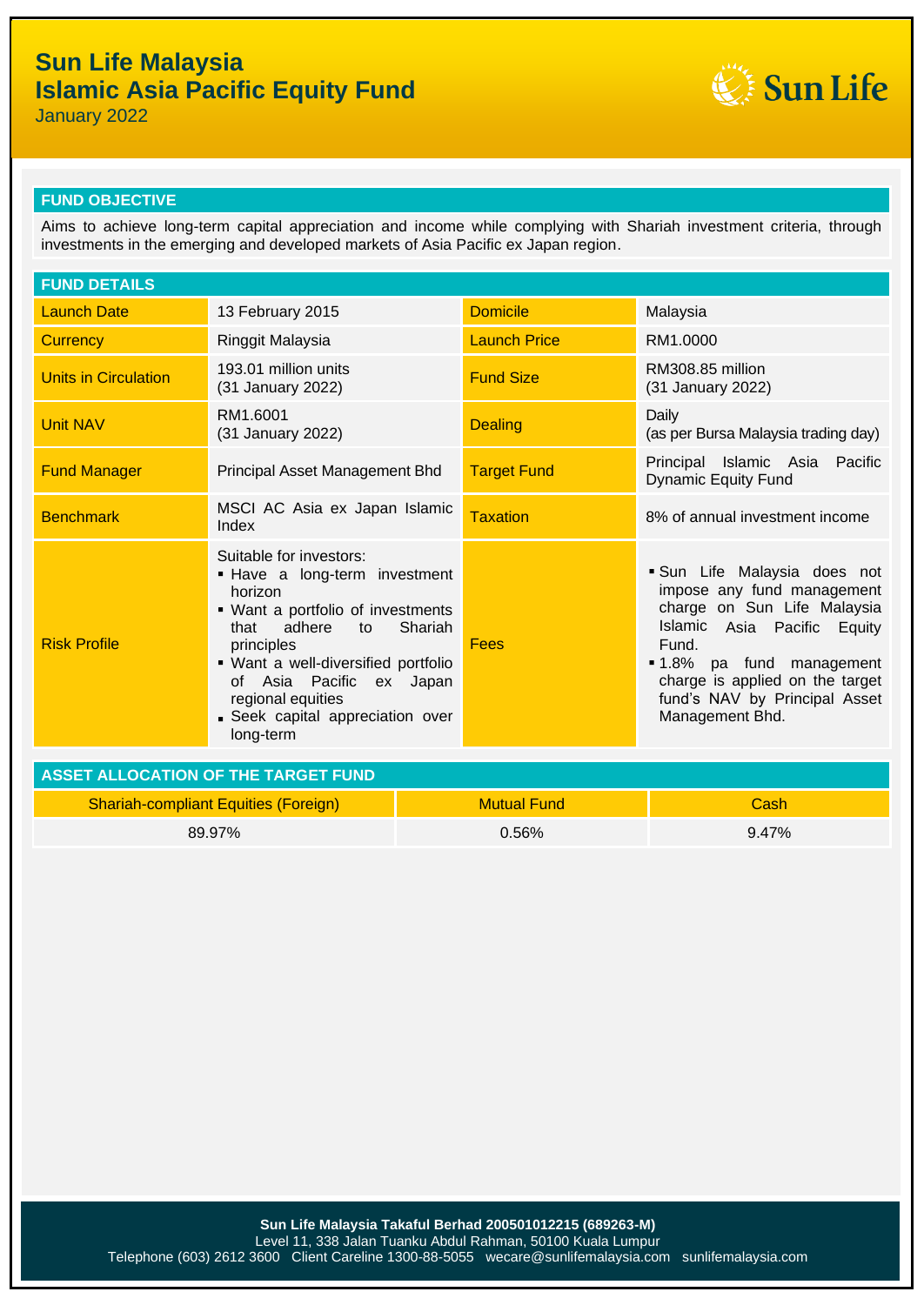# **Sun Life Malaysia Islamic Asia Pacific Equity Fund**



January 2022

| SECTOR ALLOCATION OF THE TARGET FUND |         | TOP HOLDINGS OF THE TARGET FUND             |        |  |
|--------------------------------------|---------|---------------------------------------------|--------|--|
| <b>Information Technology</b>        | 37.79%  | <b>Taiwan Semiconducter Manuf (Taiwan)</b>  | 10.78% |  |
| <b>Communication Services</b>        | 10.24%  | Samsung Electronics Co. Ltd (South Korea)   | 8.97%  |  |
| <b>Consumer Discretionary</b>        | 9.10%   | <b>SK Hynix Inc (South Korea)</b>           | 7.82%  |  |
| <b>Energy</b>                        | 8.66%   | Reliance Industries Ltd (India)             | 6.64%  |  |
| <b>Materials</b>                     | 8.28%   | <b>Samsung Electonics-PFD (South Korea)</b> | 5.31%  |  |
| <b>Health Care</b>                   | 7.77%   | <b>Tencent Hidg Ltd (Hong Kong)</b>         | 3.17%  |  |
| <b>Industrials</b>                   | 7.19%   | <b>Media Tek Inc. (Taiwan)</b>              | 2.83%  |  |
| <b>Consumer Staples</b>              | 0.94%   | <b>ALPHABET INC-CL A (United States)</b>    | 2.59%  |  |
| <b>Mutual Fund</b>                   | 0.56%   | <b>LINDE PLC (United States)</b>            | 2.16%  |  |
| Cash                                 | 9.47%   | <b>Container Corp of India Ltd (India)</b>  | 2.15%  |  |
| Total                                | 100.00% | Total                                       | 52.42% |  |

### **PERFORMANCE RECORD**

This fund feeds into Principal Islamic Asia Pacific Dynamic Equity Fund ("target fund") with the objective to achieve longterm capital appreciation and income while complying with Shariah investment criteria, through investments in the emerging and developed markets of Asia Pacific ex Japan region.

Table below shows the investment returns of Sun Life Islamic Malaysia Asia Pacific Equity Fund versus its benchmark as at 31 January 2022:

| $\frac{9}{6}$     | YTD     | 1M      | 6M      | 1-Year  | 3-Years | 5-Years | <b>Since</b><br><b>Inception</b> |
|-------------------|---------|---------|---------|---------|---------|---------|----------------------------------|
| Fund <sup>*</sup> | $-5.20$ | $-5.20$ | $-4.98$ | $-2.83$ | 42.59   | 54.63   | 60.01                            |
| <b>Benchmark</b>  | $-2.12$ | $-2.12$ | $-2.40$ | $-2.90$ | 32.57   | 48.23   | 74.48                            |

*\* Calculation of past performance is based on NAV-to-NAV*

**Notice: Past performance of the fund is not an indication of its future performance which may differ. The fund performance is not guaranteed.**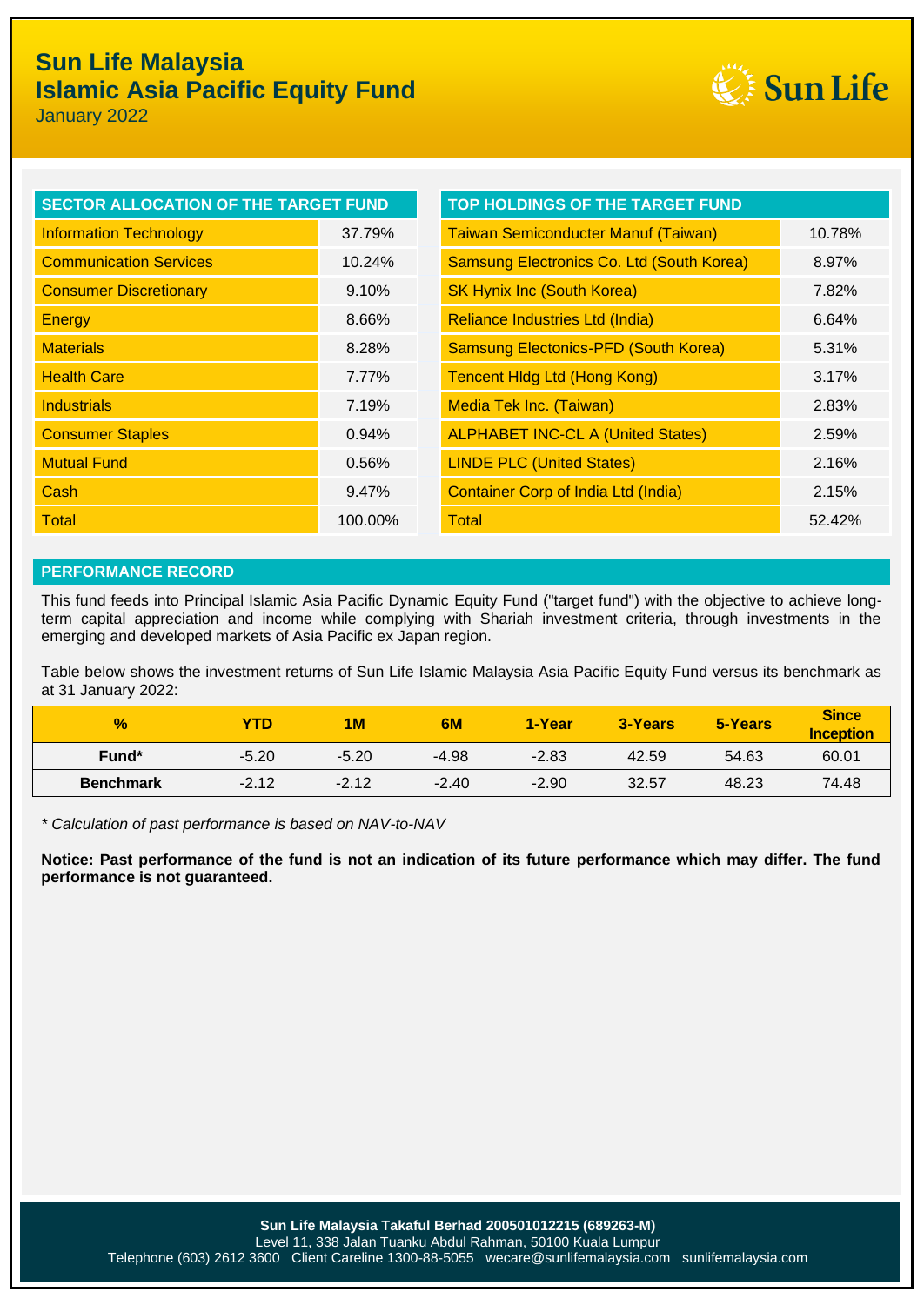

January 2022

#### **FUND MANAGER'S COMMENTS**

The Fund declined 5.20% in MYR terms in January, underperforming the Benchmark by 308 basis points (bps) mainly due to Information Technology and Consumer Discretionary.

The higher inflation print across many countries and resultant higher bond yields have reset the investment appetite for investors to the side of caution. With the US Fed's commentary sounding more hawkish, the market expectations implied by Fed Funds Futures is now pricing 5 rate hikes for 2022. The trajectory of bond yields from here-on would be a key indicator of any reversion in investor appetite. In China, after the reduction in reserve requirement ratio and loan prime rate in Dec, the PBOC continued to lower its loan prime rate again in January by 10bps and also introduced targeted measures for property developers whereby debt accrued from acquiring distressed assets are excluded from compliance with the 'three red lines'.

We are fully invested and plan to diversify our holdings across businesses to improve our portfolio's resilience.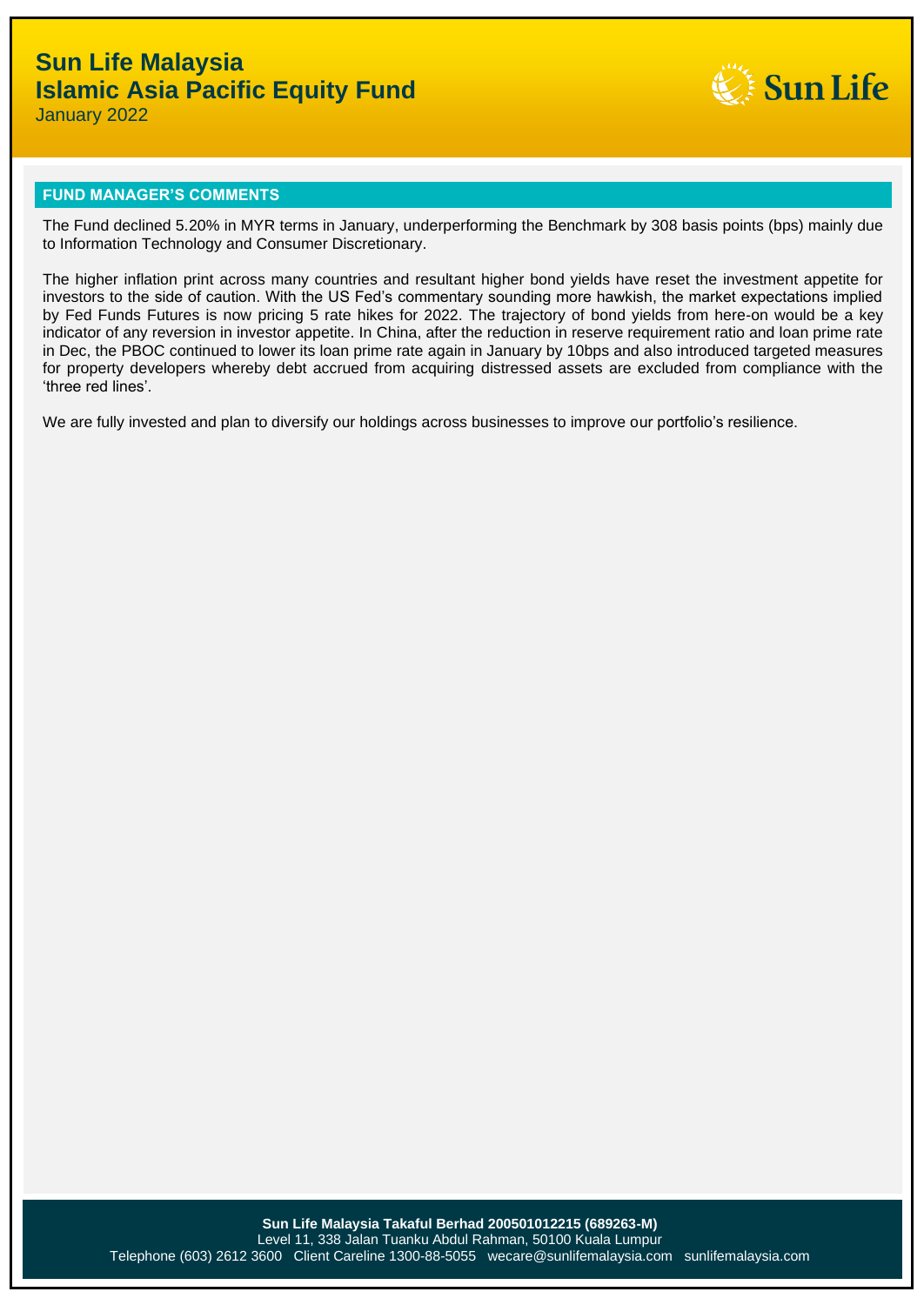

January 2022

### **RISKS**

All investment carries some form of risks. The potential key risks include but are not limited to the following:

| <b>Stock specific risk</b>                                                         | Prices of a particular stock may fluctuate in response to the circumstances affecting individual<br>companies such as adverse financial performance, news of a possible merger or loss of key<br>personnel of a company. Any adverse price movements of such stock will adversely affect the<br>target fund's NAV.                                                                                                                                                                                                                                                                                                                                                                                                                                                                                                                                                                                                                                                                                                                                                                                                                                                                                                                                                                   |
|------------------------------------------------------------------------------------|--------------------------------------------------------------------------------------------------------------------------------------------------------------------------------------------------------------------------------------------------------------------------------------------------------------------------------------------------------------------------------------------------------------------------------------------------------------------------------------------------------------------------------------------------------------------------------------------------------------------------------------------------------------------------------------------------------------------------------------------------------------------------------------------------------------------------------------------------------------------------------------------------------------------------------------------------------------------------------------------------------------------------------------------------------------------------------------------------------------------------------------------------------------------------------------------------------------------------------------------------------------------------------------|
| <b>Country risk</b>                                                                | Investments of the target fund in any country may be affected by changes in the economic and<br>political climate, restriction on currency repatriation or other developments in the law or regulations<br>of the countries in which the target fund invests. For example, the deteriorating economic<br>condition of such countries may adversely affect the value of the investments undertaken by the<br>target fund in those affected countries. This in turn may cause the NAV of the target fund or price<br>of units to fall.                                                                                                                                                                                                                                                                                                                                                                                                                                                                                                                                                                                                                                                                                                                                                 |
| <b>Currency risk</b>                                                               | As the investments of the target fund may be denominated in currencies other than the base<br>currency of the target fund, any fluctuation in the exchange rate between the base currency of the<br>target fund and the currencies in which the investments are denominated may have an impact on<br>the value of these investments. You should be aware that if the currencies in which the<br>investments are denominated depreciate against the base currency of the target fund, this will<br>have an adverse effect on the NAV of the target fund in the base currency of the target fund and<br>vice versa. You should note that any gains or losses arising from the fluctuation in the exchange<br>rate may further increase or decrease the returns of the investment.                                                                                                                                                                                                                                                                                                                                                                                                                                                                                                      |
| <b>Risks associated</b><br>with investment in<br>warrants and/or<br><b>options</b> | There are inherent risks associated with investment in warrants and/or options. The value of<br>warrants and/or options are influenced by the current market price of the underlying security, the<br>exercise price of the contract, the time to expiration of the contract and the estimate of the future<br>volatility of the underlying security's price over the life of the contract. Generally, the erosion in<br>value of Shariah-compliant warrants accelerates as it approaches its expiry date. Like securities,<br>Principal will undertake fundamental research and analysis on these instruments with an aim to<br>mitigate its risks.                                                                                                                                                                                                                                                                                                                                                                                                                                                                                                                                                                                                                                 |
| <b>Credit/Default risk</b>                                                         | The target fund will be exposed to a certain degree of credit and default risk of issuers or<br>counterparties when the target fund invests in Sukuk and/or place Islamic deposits. Credit risk<br>relates to the creditworthiness of the securities issuers or counterparties and their expected ability<br>to make timely payment of profit and/or principal. Any adverse situations faced by the issuers or<br>counterparties may impact the value as well as liquidity of the investments. In the case of rated<br>Sukuk, this may lead to a credit downgrade. Default risk relates to the risk that a securities issuer<br>or counterparty either defaulting on payments or failing to make payments in a timely manner<br>which will in turn adversely affect the value of the investments. This could adversely affect the<br>value of the target fund. Principal aims to mitigate this risk by performing bottom-up and top-down<br>credit research and analysis to determine the creditworthiness of its issuers or counterparties, and<br>impose investment limits on exposures for issuers or counterparties with different credit profiles as<br>a precautionary step to limit any loss that may arise directly or indirectly as a result of a defaulted<br>transaction. |